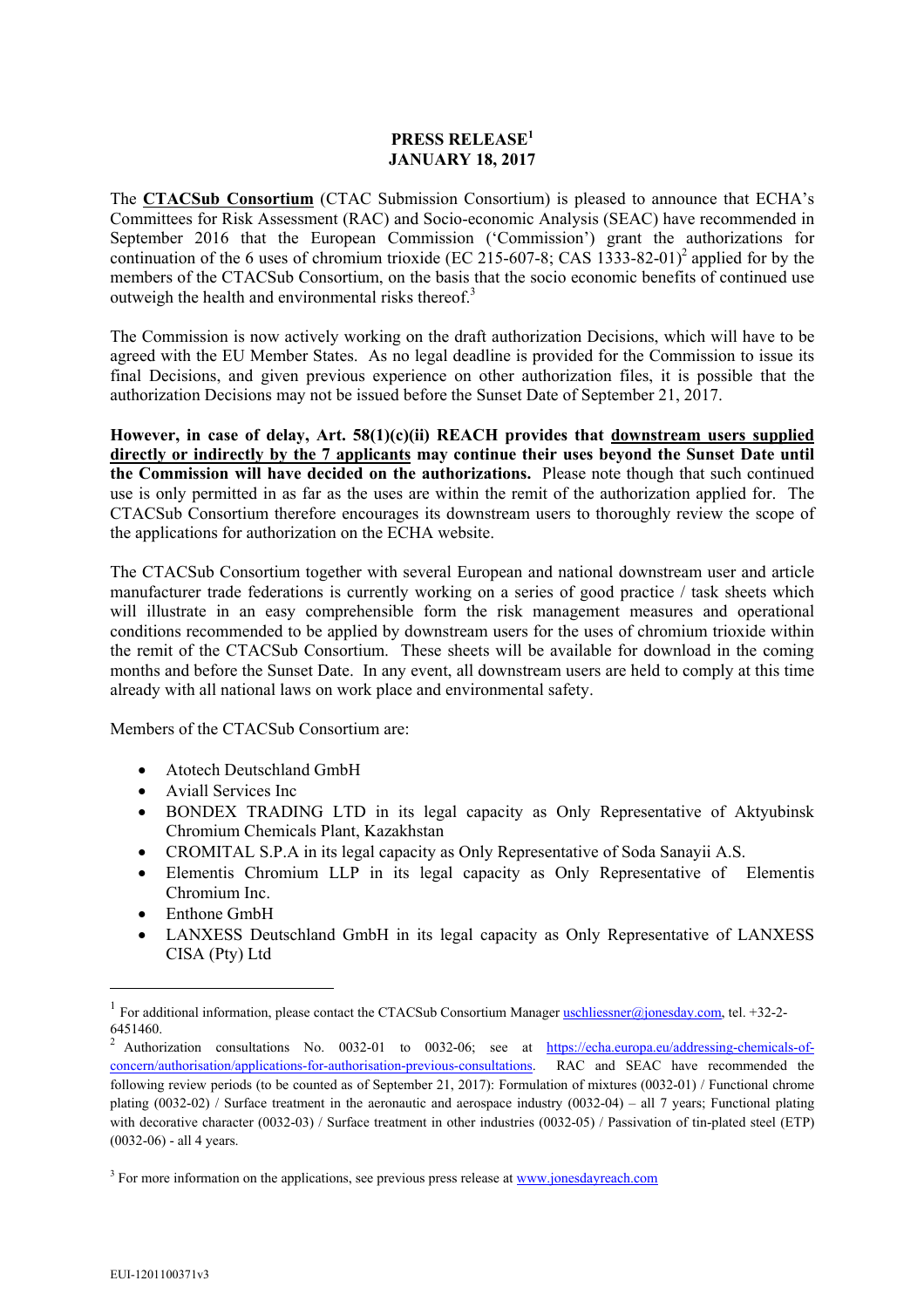## **Deutsche Übersetzung**

Das **CTACSub Consortium** (CTAC Submission Consortium) freut sich mitzuteilen, dass die ECHA Ausschüsse für Risikobeurteilung (RAC) und Sozioökonomische Analyse (SEAC) im September 2016 der Europäischen Kommission (Kommission) empfohlen haben, die Zulassungen für die von den CTACSub Mitgliedern beantragte Fortsetzung der 6 Verwendungen von Chromtrioxid (EC 215-607-8; CAS 1333-82-01) 4 zu erteilen, weil der sozioökonomische Nutzen der Weiterverwendung den Gesundheits- und Umweltrisiken überwiegt.<sup>5</sup>

Die Kommission arbeitet nun aktiv an den Entscheidungsentwürfen, die mit den Mitgliedstaaten abgestimmt werden müssen. Da es keine rechtliche Frist für die Entscheidung der Kommission gibt, ist auch wie schon in der Vergangenheit in anderen Fällen damit zu rechnen, dass die Zulassungsentscheidungen eventuell erst nach dem Ablaufdatum (Sunset Date) vom 21. September 2017 verkündet werden.

**Sollte es zu einer Verspätung kommen, sieht Artikel 58(1)(c)(ii) REACH jedoch vor, dass diejenigen nachgeschalteten Anwender, die von den 7 Antragstellern direkt oder indirekt beliefert werden, ihre Verwendung über das Ablaufdatum hinaus bis zur Entscheidung der Kommission fortführen können.** In einem solchen Fall ist jedoch zu beachten, dass die Fortsetzung der Verwendung nur insofern gestattet ist, als dass die Verwendung sich im Anwendungsbereich des Zulassungsantrags befindet. Das CTACSub Consortium ermutigt daher die nachgeschalteten Anwender, den Anwendungsbereich der Zulassungsanträge auf der Webseite der ECHA eingehend zu studieren.

Zusammen mit mehreren europäischen und nationalen Verbänden sowohl der Anwender als auch der herstellenden Industrie arbeitet das CTACSub Consortium zur Zeit an einer Sammlung von Informationsblättern mit Beschreibungen bewährter Praktiken, die in einer leicht verständlichen Form die empfohlenen Risikominimierungsmaßnahmen und operationellen Bedingungen bei den Anwendern im Rahmen der Zulassungsanträge darstellen. Diese Blätter werden voraussichtlich in den nächsten Monaten, aber in jedem Fall vor dem Ablaufdatum, zum Herunterladen bereitgestellt werden. Darüberhinaus wird aber nochmals betont, dass die nachgeschalteten Anwender schon zum jetzigen Zeitpunkt gehalten sind, nationales Arbeitsschutz- und Umweltrecht einzuhalten.

l

<sup>&</sup>lt;sup>4</sup> Konsultationen zu den Zulassungsanträgen Nr. 0032-01 bis 0032-06; siehe https://echa.europa.eu/addressing-chemicals-ofconcern/authorisation/applications-for-authorisation-previous-consultations. RAC und SEAC haben die folgenden Überprüfungszeiträume empfohlen: (Frist läuft ab 21. September 2017): Formulation of mixtures (0032-01) / Functional chrome plating (0032-02) / Surface treatment in the aeronautic and aerospace industry (0032-04) – alle 7 Jahre; Functional plating with decorative character (0032-03) / Surface treatment in other industries (0032-05) / Passivation of tin-plated steel (ETP) (0032-06) - alle 4 Jahre.

<sup>&</sup>lt;sup>5</sup> Siehe auch frühere Pressemitteilung auf www.jonesdayreach.com